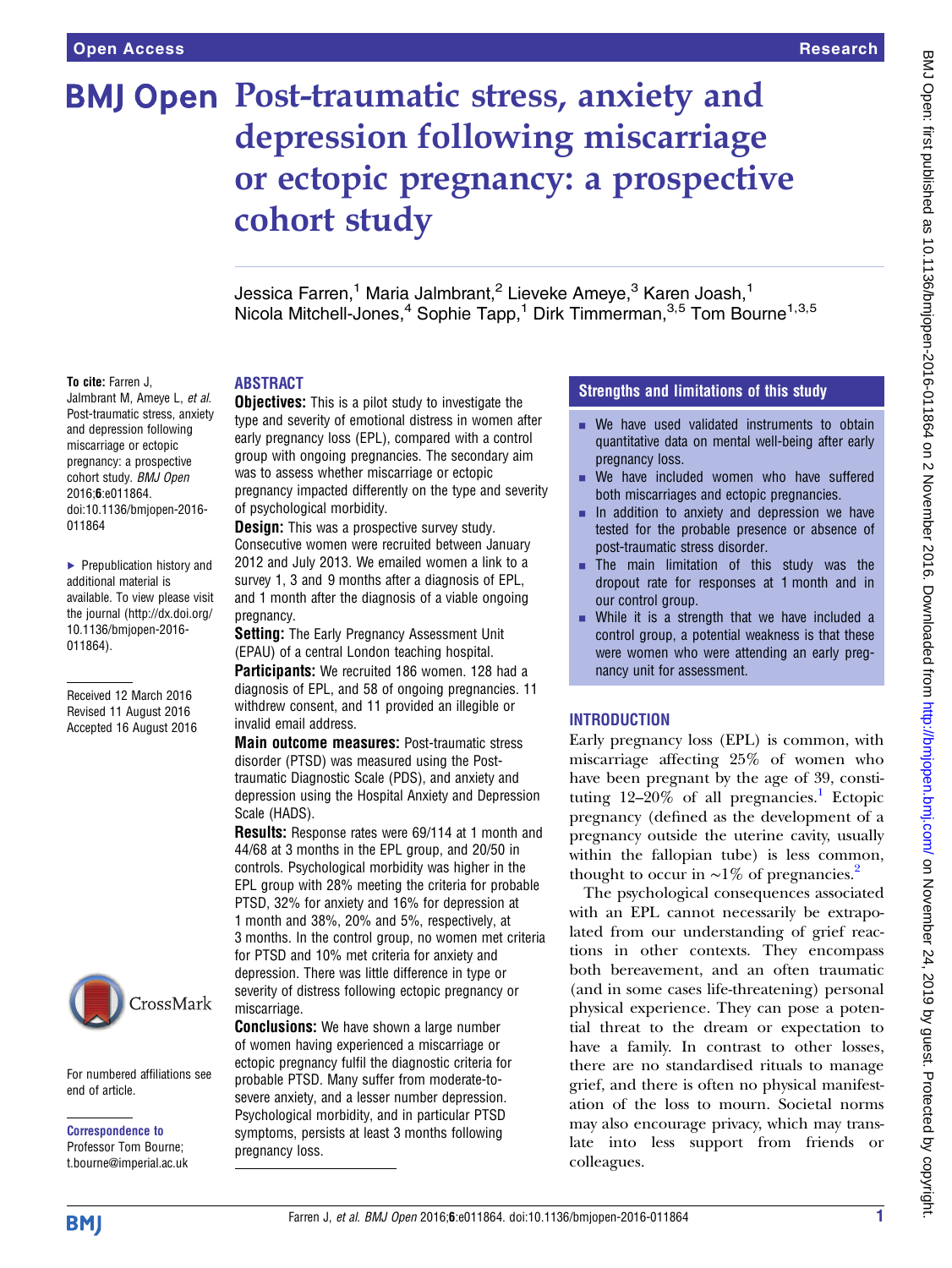Previous studies evaluating the immediate psychological impact of miscarriage have shown a significant proportion of women meet [the](#page-8-0) criteria for depression  $(27%)$  and anxiety  $(28-41%)$ .<sup>3–5</sup> Such symptoms decline over time, to levels equivalent to the non-pregnant population at  $1$  year.<sup>[6](#page-8-0)</sup> In general, anxiety is more marked than depression.<sup>78</sup>

Post-traumatic stress disorder (PTSD) may develop in response to experiencing a real or perceived threat of death or injury to oneself or others. In the context of EPL, the threat of serious injury, sight of blood or fetal tissue, or subjective perception of experiencing the death of a baby may be sufficiently traumatic to result in PTSD. In previous studies, women have rated EPL as their worst lifetime exposure to trauma. $9$  There are few data relating to PTSD and miscarriage. In one prospective study involving 113 women, 25% met the criteria according to the self-report symptom scale for PTSD at 1 month, and  $7\%$  4 months following an EPL.<sup>[10](#page-8-0)</sup> However, this study included late pregnancy losses, so it is not possible to establish the prevalence of PTSD after a loss in early pregnancy from these results.

There are few published data evaluating psychological morbidity following ectopic pregnancy. One retrospective study has suggested there may be an association between surgically treated ectopic pregnancies and suicide.<sup>[11](#page-8-0)</sup> Ectopic pregnancy is a potentially lifethreatening condition that is more likely to lead to emergency hospital admission and surgical intervention, where the pregnancy loss is often treated as secondary. Furthermore, ectopic pregnancy is frequently associated with a threat to future fertility. Given this enhanced threat of physical harm in addition to the EPL itself, it might be expected that the psychological consequences are different.

An understanding of the type and frequency of emotional reactions to pregnancy loss is important in order to target appropriate support to those that need it, thereby minimising psychological morbidity and its societal cost. In the current study, the primary aim was to assess the symptoms of PTSD, anxiety and depression in women following EPL compared with a control group of women with ongoing viable pregnancies. The secondary aim was to evaluate whether there was any evidence to suggest different levels of PTSD, anxiety and depression symptomatology in women who had suffered a miscarriage compared with those with an ectopic pregnancy. A final aim was to explore the feasibility and sample size required for a larger study to assess for risk factors, which could be used to target screening or treatment of psychiatric morbidity in this context.

# **METHODS**

## **Design**

We recruited women presenting to the Early Pregnancy Assessment Unit (EPAU) at Queen Charlottes and Chelsea hospital, which is a central London university

teaching hospital. Women attended the unit because of bleeding and/or pain, or for reassurance or dating. The data represent a pilot to demonstrate the feasibility of, and provide data from which to derive the sample size for, a larger study examining risk factors for the development of psychological morbidity following EPL.

On the days on which the study investigators were available (an average of one-half day per week), consecutive women were approached for recruitment. Initially, we approached all women who had been diagnosed on the basis of a transvaginal ultrasound scan as having an ectopic pregnancy or miscarriage. Women were approached on the day of their diagnosis, or at subsequent follow-up visit. Following a change in the study protocol in December 2012 to enable a control group to be recruited, we approached all women attending the EPAU, including those with a pregnancy of unknown location and ongoing viable pregnancies. Hospital records were checked to confirm the outcome of the pregnancy.

Women were offered management in accordance with local protocols. Those with ongoing viable pregnancies were discharged and requested to book their standard antenatal care. Those with miscarriage (unless complete) were offered the clinically appropriate options out of expectant, medical (with misoprostol administered by the patient, per vaginam, at home) or surgical management (suction evacuation under general anaesthetic). Women with ectopic pregnancies were offered expectant, medical (with a single dose of methotrexate) or surgical (usually laparoscopic salpingectomy) management, according to what was clinically appropriate with respect to their symptoms, the findings on ultrasonography and serum human chorionic gonadotrophin levels.

All women recruited to the study were sent a link to a survey by email 1 month after diagnosis of their EPL, or at first confirmation of viability (defined as visualisation of embryo heart activity). Women with an EPL who completed the 1-month questionnaire were also requested to complete surveys at 3 and 9 months following the diagnosis. These time points were chosen to measure prolonged distress, and also to avoid both the due date of the lost pregnancy (which would usually be after 6–8 months), and the anniversary of the loss, both of which might be expected to exacerbate distress.

Written consent was gained for all participants. In every communication, including a confirmatory email sent 48 hours after recruitment, the participant was reminded that their participation was voluntary, and that they were free to withdraw.

In the 3-month and 9-month follow-up questionnaires, women were asked whether they were trying to conceive, were pregnant or had suffered another loss.

# **Participants**

Patients were approached if they were above the age of 18 years, were able to give informed consent, could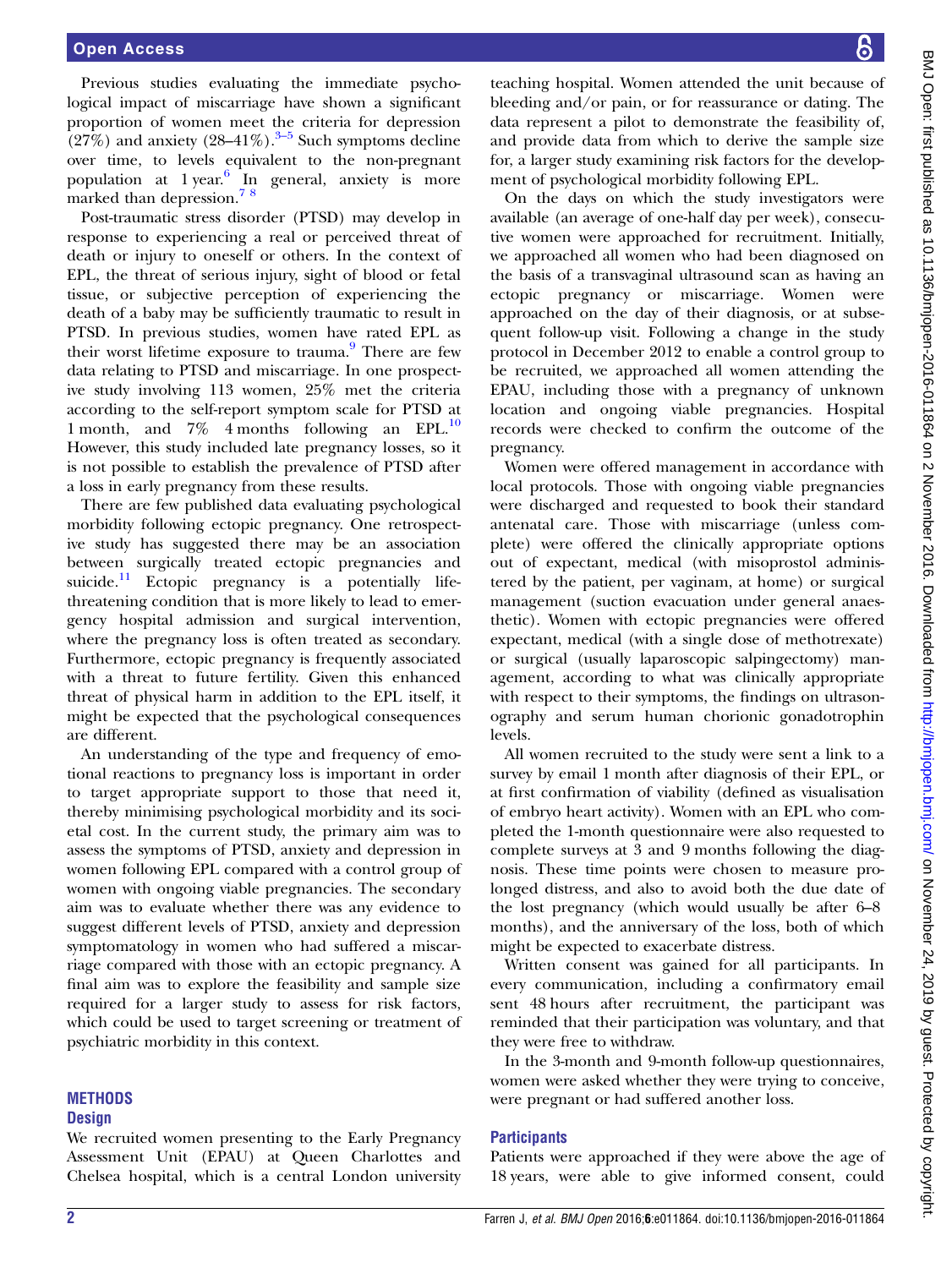speak English sufficiently to consent and respond to questions in the study, and if the gestational age of the pregnancy was <20 weeks.

Between 1/1/2012 and 1/7/2013, 198 eligible women were consecutively approached and 186 women were recruited (fi[gure 1](#page-3-0)). Of those who declined to take part (12 cases), and voluntarily provided a reason, the majority explained that they did not want to be reminded of the event by the questionnaires. One woman explained that she had strong faith, and believed that the loss was 'in God's hands'—and explained that she felt participating and 'questioning' how she felt was against her faith. Eleven women subsequently withdrew their consent by email. None provided a reason for doing so. Eleven women provided illegible or invalid email addresses.

A total of 164 women received questionnaires: 114 had experienced an EPL and 50 had ongoing viable pregnancies (the control group). Clinical information on each participant was collected at enrolment, and updated on completion of follow-up. This included the reason for their initial review, the initial and final diagnosis, and the clinical management. Information relating to the gestational age and type of pregnancy loss and other demographic information about all study recruits are seen in [table 1](#page-3-0).

## Demographic and background information

Respondents were asked to provide demographic information including their age, level of education, religion, income, marital status, length of time with current partner, religion, previous mental health problems and ethnic origin. They were then asked whether they had ever had treatment in hospital, or emergency surgery, and to specify the details of this. The participant was then asked whether or not they were still pregnant and they were separated into two streams (control and EPL group) based on their responses.

Both groups were asked to detail any symptoms related to their visit (including the severity of any pain and/or bleeding). They were asked details of their past obstetric history, including any terminations of pregnancy, fertility treatment, the time taken to conceive the index pregnancy and how much the pregnancy was desired. They were asked whether they received clear information from, and were emotionally supported by, healthcare professionals. They were asked how satisfied they were with the healthcare they received, and whether they had received any formal counselling, or would have liked to have been offered it. In addition, the EPL group were asked how worried they were for their own well-being during the loss, how distressed they were and how responsible they felt for the loss.

#### Measures

The participants were asked to complete a range of questionnaires presented in the same order, as follows below. For the purposes of this pilot study, we limited our analysis to responses at 1 and 3 months and for questionnaires relating to anxiety, depression and PTSD.

#### Post-traumatic Diagnostic Scale

This is a well-validated self-report questionnaire for the presence of post-traumatic stress.<sup>[12](#page-8-0)</sup> It contains 17 items based on the Diagnostic and Statistical Manual of Mental Disorders (DSM)-IV diagnostic criteria for PTSD and measures probable PTSD diagnosis and symptom severity (a score out of 51, with >10 designating at least moderate severity). It has good psychometric properties across a range of populations, with a sensitivity of 0.89 and specificity of 0.75, and a Cronbach's  $\alpha$  coefficient of internal consistency of  $0.92$  for total symptom severity.<sup>[13](#page-8-0)</sup> The respondents in the EPL group were asked to rate their symptoms in relation to the pregnancy loss, while the control group was asked to complete the questionnaire in the standard way, in relation to a self-identified exposure to other trauma (if present).

#### Hospital Anxiety and Depression Scale

All participants were asked to complete this 14-item (7 questions related to each of anxiety and depression) questionnaire. $14$  Each subscale measures symptom severity (a score out of 21, with ≥11 indicating moderate and ≥16 severe symptoms). The Hospital Anxiety and Depression Scale (HADS) has good psychometric properties, with Cronbach's α coefficient of internal consistency a mean of 0.83 for anxiety, and 0.82 for depression, and has been used in a range of populations; a review article identified 747 papers using HADS by May 2000.<sup>[15](#page-8-0)</sup>

Other self-report questionnaires completed by the participants but not included in this analysis are the State Trait Anxiety Inventory (STAI), Norbeck Social Support Questionnaire (NSSQ), the Rumination Response Scale (RRS) and Self-compassion Scale—short form (SCS).

The 3-month and 9-month questionnaires did not repeat demographic questions. They asked if there had been any change in relationship status or new medical conditions, as well as whether they had received any counselling and, if so, whether it had been helpful. It then asked whether they had tried to conceive or were pregnant again. Respondents were then directed to HADS, Post-traumatic Diagnostic Scale (PDS), NSSQ, RRS and SCS.

Only a minority of participants responded to the 9-month questionnaire (18/68 (26%) of those emailed). These results have therefore not been analysed for the pilot study, and this highlighted to us the need to make an ethical amendment to allow us to send participants reminder emails to chase responses.

#### Statistical analysis

For the purposes of this paper, we have limited ourselves to an analysis of the data for HADS and PDS. To compare differences in binary variables we used the likelihood ratio,  $\chi^2$  or Fisher's exact test. We considered a p value <0.05 as statistically significant. Ninety-five per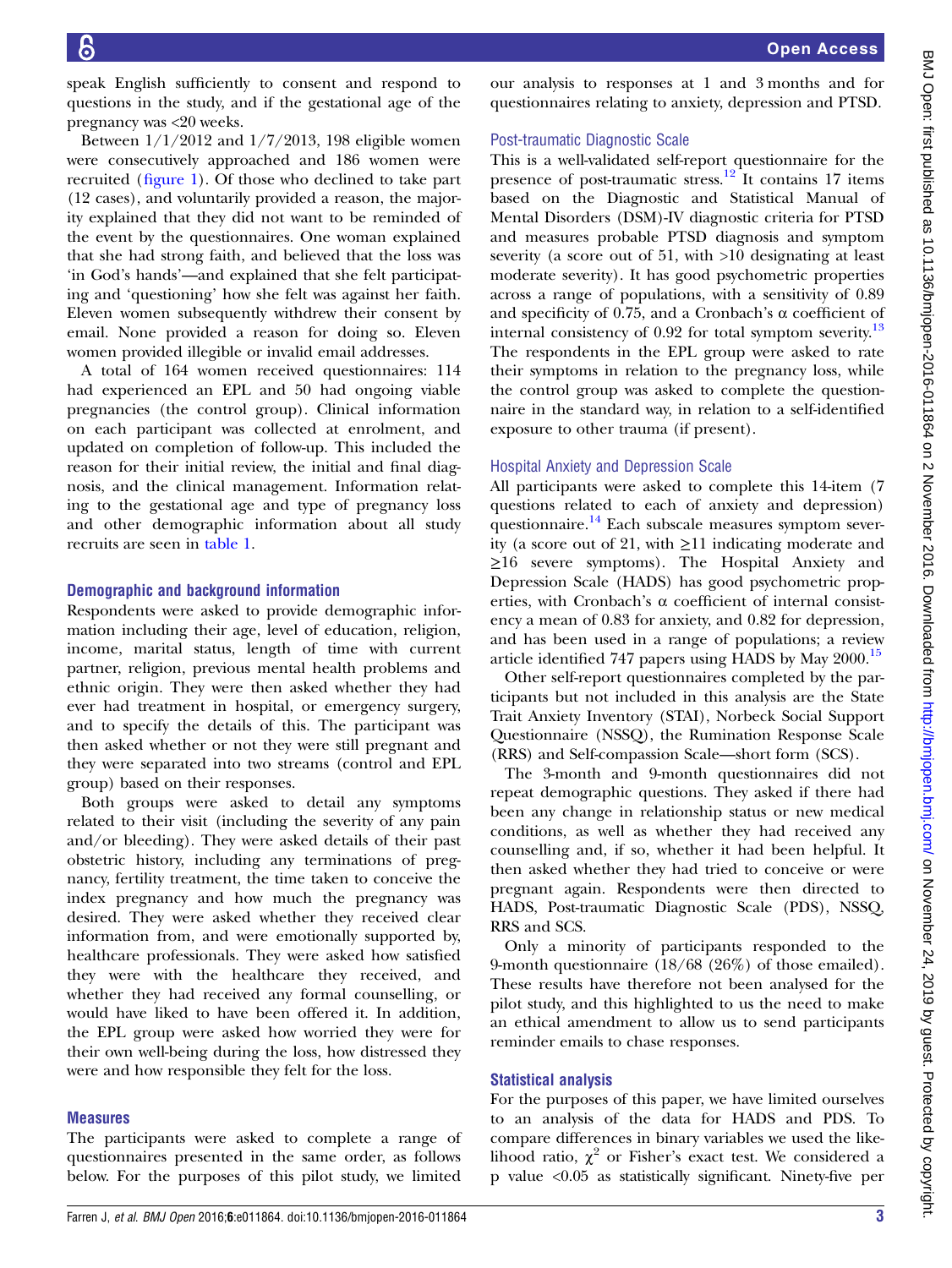<span id="page-3-0"></span>

|                                     | <b>All recruits</b> | Viable pregnancy | <b>Miscarriage</b>             | <b>Ectopic</b> |
|-------------------------------------|---------------------|------------------|--------------------------------|----------------|
| Number recruited                    | 175                 | 56               | 95 (including 13 resolved PUL) | 24             |
| Mean age (years)                    | 33.8                | 34.1             | 33.0                           | 34.9           |
| Mean gestation at diagnosis (weeks) | 9.2                 | 10.3             | 9.1                            | 7.1            |
| IVF pregnancy $(\%)$                | 10/175(6)           | 4/56(7)          | 6/95(6)                        | 0/24(0)        |
| First ultrasound inconclusive (%)   | 76/175 (43)         | 13/56 (23)       | 57/95 (60)                     | 6/24(25)       |
| Final management (%)                |                     |                  |                                |                |
| None required/expectant             |                     | <b>NA</b>        | 35(37)                         | 1(4)           |
| Medical management*                 |                     |                  | 15(16)                         | 2(8)           |
| Surgical management                 |                     |                  | 43† (45)                       | $21 \pm (88)$  |
| Lost to follow-up                   |                     |                  | 2(2)                           | 0(0)           |

\*Medical management refers to the use of misoprostol to treat miscarriage, or the use of methotrexate to treat ectopic pregnancy. †Including one molar pregnancy and one PUL investigated with laparoscopy and suction evacuation, ultimately found to be intrauterine. ‡Including one cervical ectopic treated with suction evacuation.

IVF, in vitro fertilisation; NA, not applicable; PUL, pregnancy of unknown location.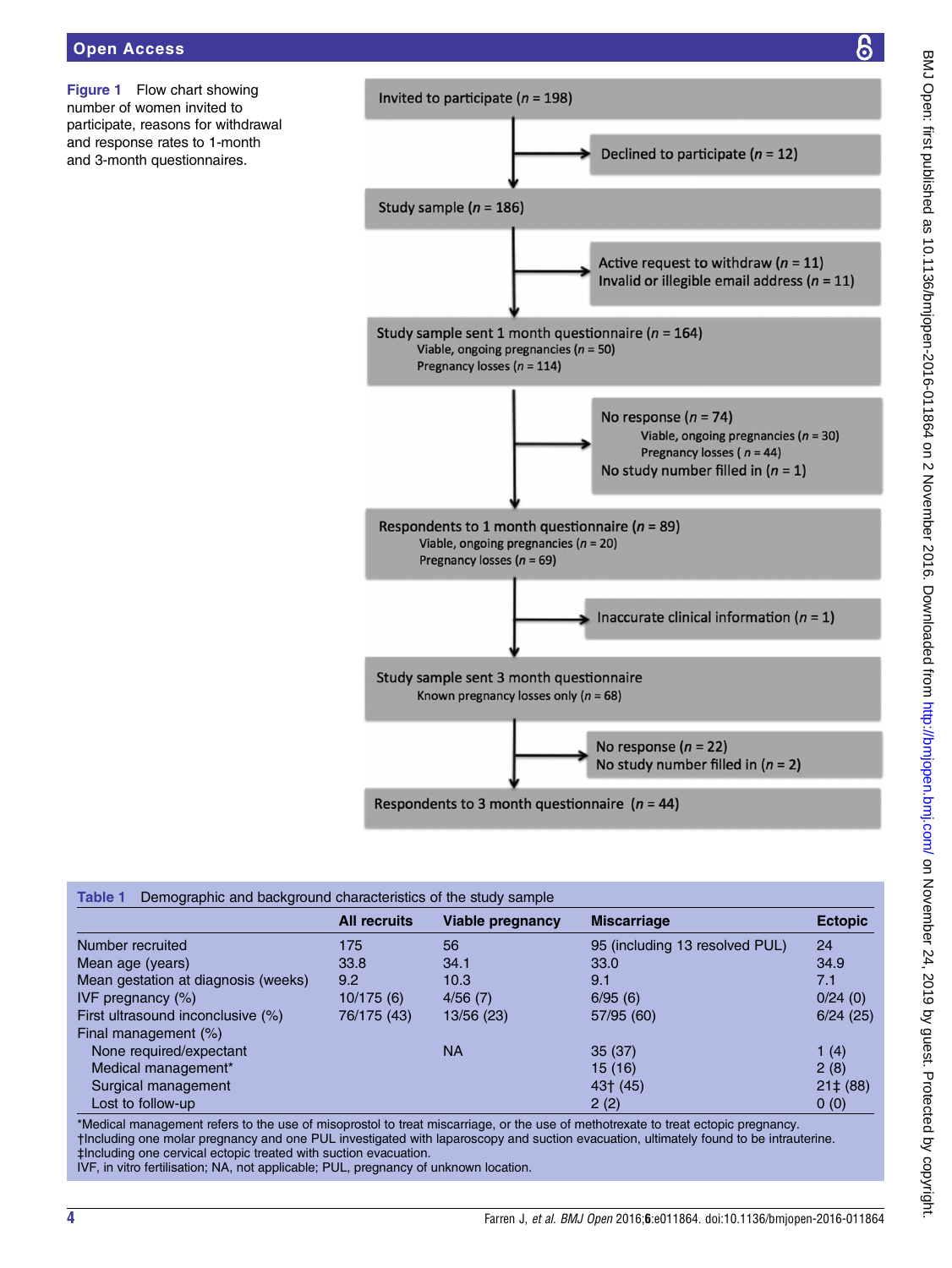cent CIs for rates of psychological morbidity were created using the Wilson method. All statistical analyses were performed using SPSS V.20 and GraphPad Prism V.6.

# RESULTS

# Demographic and background characteristics of the study sample

The groups (viable pregnancy, miscarriage and ectopic pregnancy) were similar in terms of age at presentation (see [table 1](#page-3-0)). Gestation at presentation was lower in the ectopic pregnancy group. Similar proportions were in vitro fertilisation (IVF) pregnancies in the control and miscarriage group, but no women with an ectopic pregnancy had IVF. Most ectopic pregnancies were diagnosed on the first ultrasound scan (18/24, 75%). Most miscarriages had an initially inconclusive ultrasound scan (57/95, 60%). The majority of ectopic pregnancies  $(21/24, 88%)$  were ultimately treated surgically, whereas 50/95 (53%) of miscarriages were successfully managed expectantly or with outpatient medical management.

## Response rates

At 1 month, the response rate for women with EPL was  $69/114$   $(61\%)$ . This includes one woman who, according to our clinical records had been diagnosed with a viable pregnancy, but in her responses indicated that a miscarriage had taken place while abroad. This participant did not receive the subsequent questionnaires. The response rate for the control group was significantly lower: 20/50 (40%; p=0.02).

At 3 months, 44/68 (65%) of women responded. In addition, there were three completed questionnaires (one at 1 month (who self-reported a loss), and two at 3 months) in which the respondent did not fill in their study number. These were excluded from the analysis.

# **Respondents**

Online [supplementary table](http://dx.doi.org/10.1136/bmjopen-2016-011864) S[1](http://dx.doi.org/10.1136/bmjopen-2016-011864) details background information on respondents in the viable and EPL groups. Both groups had similar characteristics in terms of past obstetric and psychiatric history.

## Levels of post-traumatic stress

At 1 month, 19/69 (28% (95% CI 18% to 39%)) women in the EPL group met the PDS criteria for probable moderate or severe PTSD. In addition, 9/69 (13%) women met all criteria for probable moderate or severe PTSD except the criterion requiring the symptoms they reported to have been present for more than 4 weeks. At 3 months 17/44 (39% (26% to 53%)) met the criteria for probable moderate or severe PTSD. The mean severity score for all respondents with EPL was 15.3 (SD 9.9) at 1 month, and 11.6 (SD 9.5) at 3 months.

We examined the endorsement of separate symptom clusters. Re-experiencing was the most commonly endorsed, followed by avoidance, and then hyperarousal. At 1 month, of all questions asked, the most commonly

endorsed statement was—'feeling emotionally upset when you were reminded of the loss of your pregnancy' (40/69 (58%) women describing this happening at least 2–4 times per week), followed by—'having upsetting thoughts or images about the loss of your pregnancy that came into your head when you did not want them' (30/69 (43%) women describing this at least 2–4 times per week). At 3 months, re-experiencing remained the most commonly endorsed symptom cluster. Endorsement of avoidance symptoms had declined (50/69 (72% (61% to 82%)) to 22/44 (50%  $(36\% \text{ to } 64\%))$ , p=0.07), and become the least common. The reported impact of the endorsed symptoms on areas of respondents' lives is detailed in [table 2](#page-5-0).

The dropout rate between 1 and 3 months was slightly (non-significantly) higher for those with probable moderate-to-severe PTSD at 1 month  $(8/19 \text{ } (42\%)),$ than for those with no or mild PTSD  $(16/49 \ (33\%)$ ).

In the control group, no women met the criteria for a diagnosis of probable PTSD for self-reported traumatic life events (not specifically probing for previous EPLs).

## Levels of anxiety and depression

At 1 month, 22/69 (32% (22% to 44%)) of women in the EPL group met criteria for moderate-to-severe anxiety, compared with  $2/20$  (10% (3% to 30%)) in the control group ( $p=0.04$ ; [table 3](#page-6-0) and fi[gure 2](#page-6-0)). This declined over time in the EPL group to 9/44 (20%  $(11\%$  to  $35\%)$  at 3 months. The prevalence of moderate and severe depression symptoms was similar in both groups for all time points:  $11/69$  (16% (9% to 26%)) for women with an EPL compared with 2/20 (10% (3% to  $30\%)$  for controls, dropping to lower than the control group  $(2/44; 5\% (1\% \text{ to } 15\%))$  at 3 months.

The mean severity score at 1 month in the EPL group was 7.8 for anxiety (SD 4.8) and 5.7 (SD 4.4) for depression, while the control group had a mean severity score of 6.6 (SD 3.0) for anxiety and 3.9 (SD 4.2) for depression. At 3 months the mean severity score in the EPL group for anxiety was 6.8 (SD 4.2), and 4.2 for depression (SD 3.6).

The dropout rate between 1 and 3 months was higher in women with moderate-to-severe anxiety and depression compared with those with no or mild anxiety or depression, although these results did not reach significance  $(11/22 \ (50\%)$  dropout for those with moderate/ severe anxiety vs 13/46 (28%) with none/mild anxiety,  $6/11$  (55%) vs  $18/57$  (32%) respectively for depression).

## Ectopic pregnancy compared with miscarriage

[Table 3](#page-6-0) compares the psychological distress following ectopic pregnancy and miscarriage. When comparing the ectopic pregnancy and the miscarriage groups, 6 of the 16 women who had experienced an ectopic pregnancy met the criteria for probable PTSD (38% (18% to 61%)), compared with 13/53 (25% (15% to 38%)) in the miscarriage group. Four of the 16 (25% (10% to 50%)) met the criteria for moderate/severe anxiety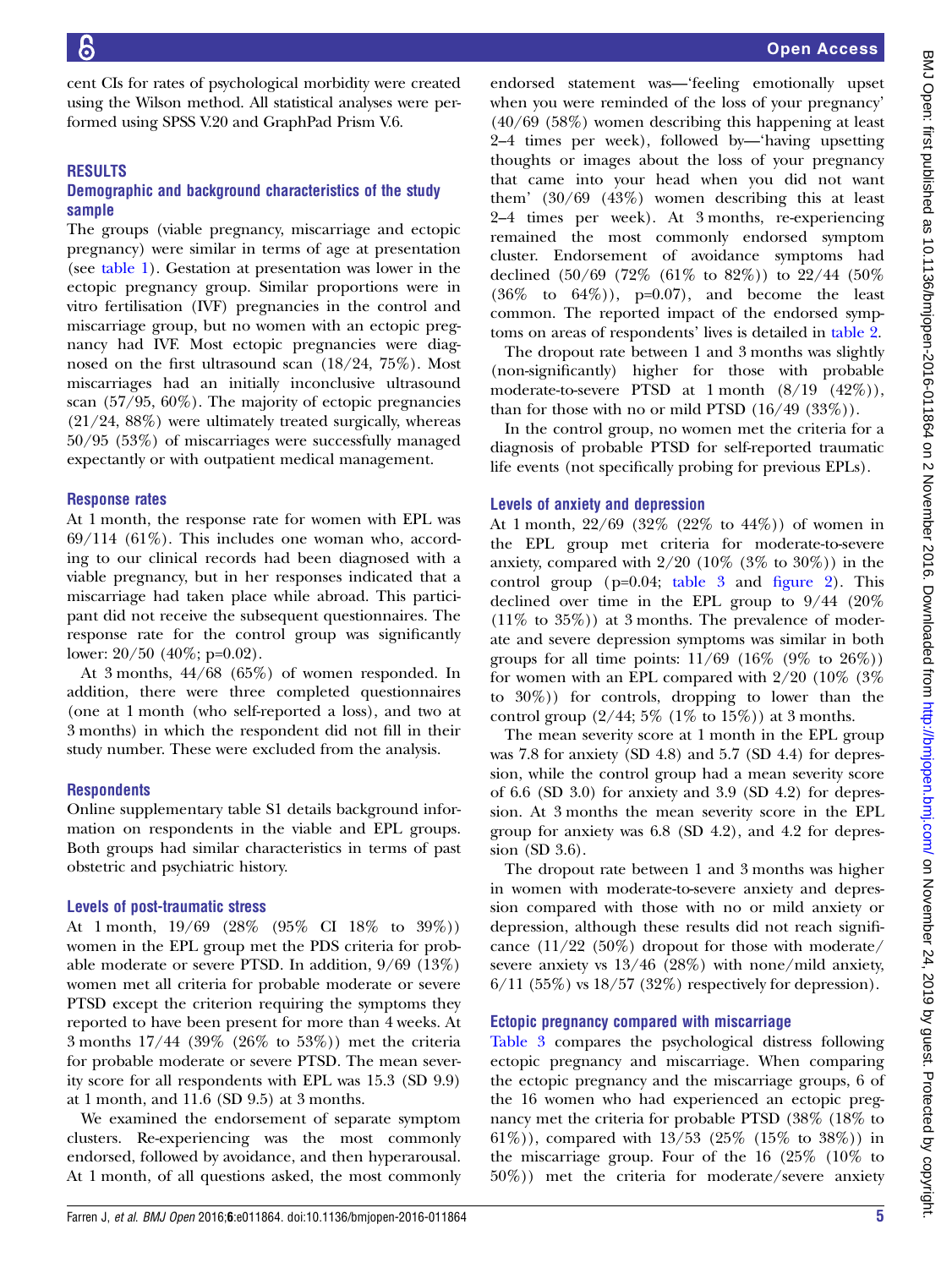<span id="page-5-0"></span>Table 2 Proportion of respondents meeting criteria for post-traumatic stress disorder at 1 and 3 months (subdivided according to severity, including and excluding the duration criterion), individual symptom clusters within PDS endorsed, and areas of life symptoms reported to have impacted on

|                                                | 1 month                   |                           |                           |
|------------------------------------------------|---------------------------|---------------------------|---------------------------|
|                                                | <b>Including duration</b> | <b>Excluding duration</b> |                           |
|                                                | criterion*                | criterion*                | 3 months                  |
| <b>Total proportion meeting PDS</b>            | 22/69 (32% [22% to 44%])  | 31/69 (45% [34% to 57%])  | 19/44 (43% [30% to 58%])  |
| criteria (% (95% CI))                          |                           |                           |                           |
| Mild                                           | $3/69$ (4% [1% to 12%])   | $3/69$ (4% [1% to 12%])   | $2/44$ (5% [1% to 15%])   |
| Moderate                                       | 6/69 (9% [4% to 18%])     | 11/69 (16% [9% to 26%])   | $9/44$ (20% [11% to 35%]) |
| Moderate to severe                             | 10/69 (14% [8% to 25%])   | 14/69 (20% [12% to 31%])  | 7/44 (16% [8% to 29%])    |
| <b>Severe</b>                                  | $3/69$ (4% [1% to 12%])   | 3/69 (4% [1% to 12%])     | 1/44 (2% [0.4% to 12%])   |
| Symptom clusters endorsed (%, 95% CI)          |                           |                           |                           |
| Re-experiencing                                | 64/69 (93% [84% to 97%])  |                           | 39/44 (89% [76% to 95%])  |
| Avoidance                                      | 50/69 (72% [61% to 82%])  |                           | 24/44 (55% [40% to 68%])  |
| Hyperarousal                                   | 39/69 (57% [45% to 68%])  |                           | 27/44 (61% [47% to 74%])  |
| Areas of life symptoms impacted on (%, 95% CI) |                           |                           |                           |
| <b>Work</b>                                    | 36/69 (52% [41% to 64%])  |                           | 13/44 (30% [18% to 44%])  |
| Household chores                               | 22/69 (32% [22% to 44%])  |                           | $9/44$ (20% [11% to 35%]) |
| Relationships with family                      | 28/69 (41% [30% to 52%])  |                           | 16/44 (36% [24% to 51%])  |
| Relationships with friends                     | 34/69 (49% [38% to 61%])  |                           | 17/44 (39% [26% to 53%])  |
| Fun and leisure activities                     | 38/69 (55% [43% to 66%])  |                           | 21/44 (48% [34% to 62%])  |
| Sex life                                       | 48/69 (70% [58% to 79%])  |                           | 21/44 (48% [34% to 62%])  |
| General satisfaction with life                 | 48/69 (70% [58% to 79%])  |                           | 26/44 (59% [44% to 72%])  |
| Overall level of functioning                   | 35/69 (51% [39% to 62%])  |                           | 20/44 (45% [32% to 60%])  |

\*The duration criterion requires a respondent to verify that the symptoms they are reporting have been present for 'more than 1 month'. Where excluded, this requirement is disregarded.

†Endorsed so as to meet criteria, that is, re-experiencing—one or more positive responses to five questions, avoidance—three or more positive responses to seven questions, hyperarousal—two or more positive responses to five questions.

PDS, Post-traumatic Diagnostic Scale.

symptoms, compared with  $18/53$  (34% (23% to 47%)) in the miscarriage group. Two of the 16 (13% (4% to 36%)) met criteria for moderate/severe depression symptoms, compared with  $9/53$  (17% (9% to 29%)) in the miscarriage group. None of these differences reached statistical significance.

# Comparison according to pregnancy status at 3 months

At 3 months, 22/44 (50%) of respondents reported trying to conceive but not yet being pregnant. Nine of the 22 (41% (23% to  $61\%)$ ) who were trying to conceive met criteria for probable PTSD, compared with 2/6  $(33\%$   $(10\%$  to  $70\%)$ ) who were pregnant again, and 6/ 16 (38\% (18\%) to 61\%)) who had not tried to conceive. Five of the 22  $(23\% \ (10\% \ \text{to} \ 43\%))$  of those who were trying to conceive met the criteria for moderate/severe anxiety, compared with none  $(0/6)$  of the group who were pregnant again, and  $4/16$  (25% (10% to 50%)) in the group who had not tried to conceive. For depression,  $1/22$  (5% (1% to 22%)) who were trying to conceive,  $1/6$  ( $17\%$  ( $3\%$  to  $56\%)$ ) who were pregnant again and none  $(0/16)$  of the group who had not tried to conceive met criteria.

# **DISCUSSION**

We have shown in our cohort of women attending an inner London EPAU that 39% of participants 3 months

after suffering an EPL meet the criteria for probable moderate-to-severe PTSD. Furthermore, 20% meet the criteria for moderate-to-severe anxiety compared with 10% in our control population. Levels of anxiety and depression dropped between 1 and 3 months, but the symptoms associated with PTSD persisted. We also found that women with ectopic pregnancy suffer from significant levels of emotional distress, with slightly higher levels of PTSD symptoms compared with women who experience a miscarriage, but lower levels of anxiety and depression.

This pilot study has demonstrated the feasibility of a larger scale study into the psychological morbidity associated with EPL. Women were generally happy to be approached and take part. All women who got as far as entering their study number at the start of the online questionnaire completed all questions, reassuring us that the required time commitment was appropriate. The dropout rate has implications for future study size, and has resulted in us submitting an amendment to allow up to two reminder emails in an effort to improve this.

One of the strengths of this study is that women were consecutively recruited rather than self-referring themselves for involvement, with a high proportion (94%) of those approached providing consent to take part. Knowledge of their clinical data and outcomes enabled us to send the questionnaires at appropriate set time points after diagnosis. We also involved a relatively large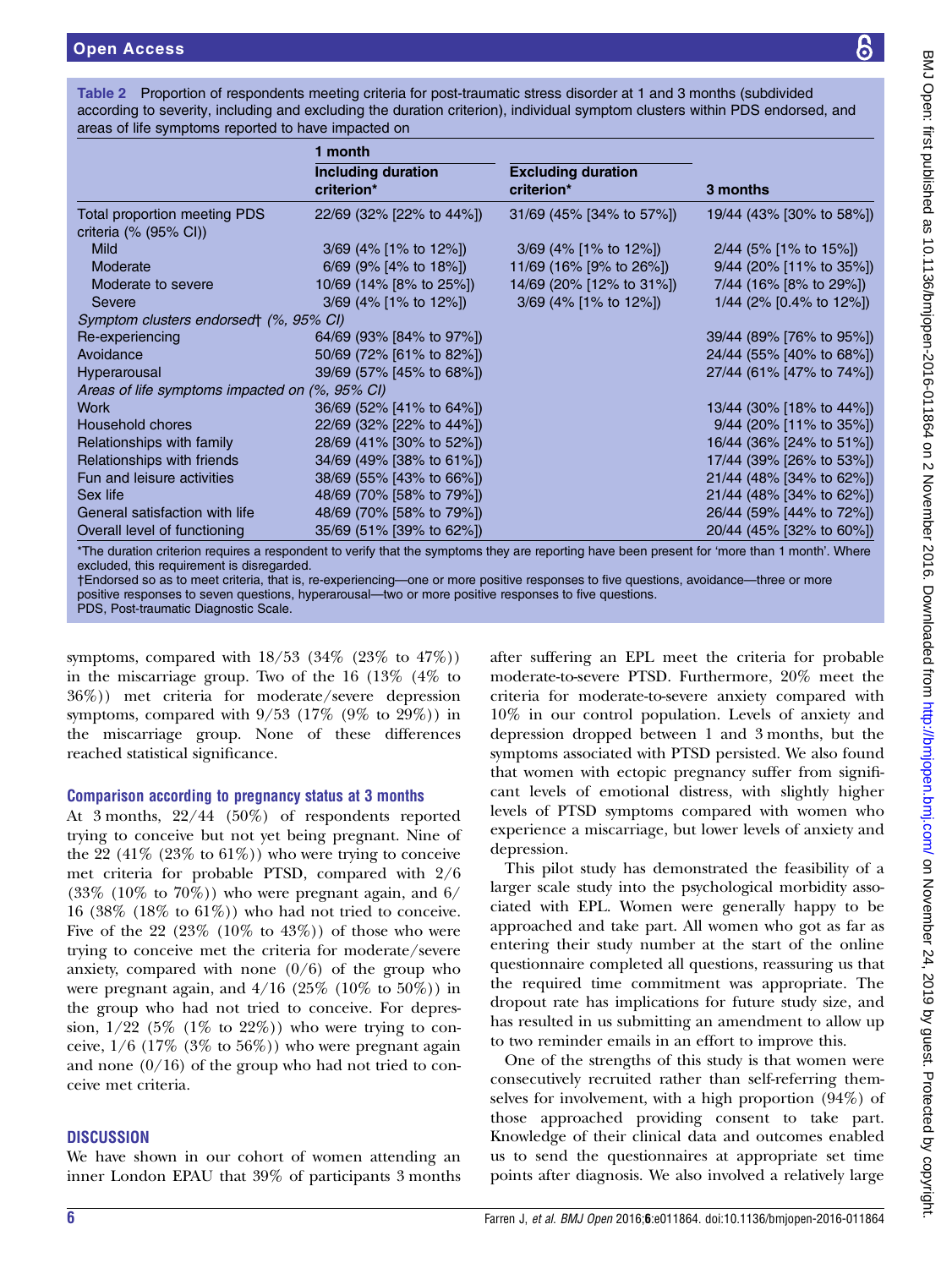<span id="page-6-0"></span>

|                                                                                                                                  |                 | 1 month         |                 |                           | 3 months                  |                           |                         |
|----------------------------------------------------------------------------------------------------------------------------------|-----------------|-----------------|-----------------|---------------------------|---------------------------|---------------------------|-------------------------|
|                                                                                                                                  | <b>Controls</b> | All EPL         | Miscarriage     | Ectopic                   | All EPL                   | Miscarriage               | Ectopic                 |
| Post-traumatic stress                                                                                                            | 0/20            | 19/69           | 13/53           | 6/16                      | 17/44                     | 15/33                     | 211                     |
| (moderate, moderate to severe, severe cases)                                                                                     | စိ              | 28%             | 25%             | 38%                       | 39%                       | 45%                       | 18%                     |
| [95% CI]                                                                                                                         | 16%             | $[18%$ to 39%]  | $[15%$ to 38%]  | $[18%$ to 61%]            | [26% to 53%]              | $[30\% \text{ to } 62\%]$ | [5% to 48%]             |
| Mean PDS score (/51) (SD)                                                                                                        | [0% to -<br>NA  | 15.3(9.9)       | 16.1(9.9)       | 12.6(9.7)                 | 11.6(9.5)                 | 12.4(9.2)                 | $9.1(10.2)$<br>$1/11$   |
| Anxiety                                                                                                                          | 2/20            | 22/69           | 18/53           | 4/16                      | 9/44                      | 8/33                      |                         |
| (moderate and severe cases)                                                                                                      | 10%             | 32%             | 34%             | 25%                       | 20%                       | 24%                       |                         |
| [95% CI]                                                                                                                         | $[3%$ to $30%$  | $[22\%$ to 44%] | [23% to $47%$ ] | $[10\% \text{ to } 50\%]$ | $[11\% \text{ to } 35\%]$ | $[13%$ to $41%$           | [2% to 38%]             |
| Mean anxiety score (/21) (SD)                                                                                                    | 6.6(3.0)        | 7.8(4.8)        | 8.1 (4.8)       | 6.9(4.7)                  | 6.8(4.2)                  | 7.2(4.1)                  | $\frac{5.6(4.4)}{1/11}$ |
| Depression                                                                                                                       | 2/20            | 1/69            | 9/53            | 2/16                      | 2/44                      | /33                       |                         |
| (moderate and severe cases)                                                                                                      | 10%             | 16%             | 17%             | 13%                       | 5%                        | 3%                        | 9%                      |
| [95% CI]                                                                                                                         | [3% to 30%]     | [9% to $26\%$ ] | [9% to 29%]     | [4% to 36%]               | $[1\% \text{ to } 15\%]$  | [1% to 15%]               | [2% to 38%]             |
| Mean depression score (/21) (SD)                                                                                                 | 3.9(4.2)        | 5.7(4.4)        | 6.0 (4.4)       | 4.9 (4.6)                 | 4.2 (3.5)                 | 4.3 (3.3)                 | 3.7(4.2)                |
| EPL, early pregnancy loss; HADS, Hospital Anxiety and Depression Scale; NA, not available; PDS, Post-traumatic Diagnostic Scale. |                 |                 |                 |                           |                           |                           |                         |



Figure 2 Bar chart illustrating proportion of women meeting criteria for moderate or severe anxiety/depression, according to HADS, with 95% confidence limits. EPL, early pregnancy loss; HADS, Hospital Anxiety and Depression Scale.

number of women compared with other studies of this type. A further strength is in the inclusion of women with ectopic pregnancies, a group largely unreported in the literature to date.

The primary weakness of the study is in the significant dropout rate, including both a failure to respond to the initial questionnaire, and the dropout of initial responders to subsequent questionnaires. In line with our protocol, it was not possible to find out the reasons for this. It does raise the concern of a potential ascertainment bias artificially inflating rates of pathology. However, while it is possible that women with a more significant emotional response to EPL were more likely to respond, it is also likely that women with the greatest trauma avoid engagement with a process that makes them confront the event. The observed selective dropout of those with higher PTSD, anxiety and depression levels perhaps supports the view that there may have been a group of women who did not want to be reminded of their feelings about their EPL. A further weakness is the possibility of an unintended, moderating therapeutic effect from taking part in the study—a hypothesis supported by results from Neugebauer  $et$   $a\ell s^{16}$  $a\ell s^{16}$  $a\ell s^{16}$  study. Finally, we recognise that this study relies on the use of self-report screening questionnaires, whereas confirmed diagnosis of these disorders requires more extensive interviews with appropriately trained personnel.

Respondents in our control group who did not suffer an EPL in the index pregnancy had a high rate of previous miscarriage (45%). This can be explained by the fact that in the UK, attendance for medical review in early pregnancy is often for reassurance in women with a previous history of EPL. It also seems likely that women with a past pregnancy loss would be more likely to invest time in the questionnaire. The result is that, while our control group is a useful comparator, we would probably be underestimating overall levels of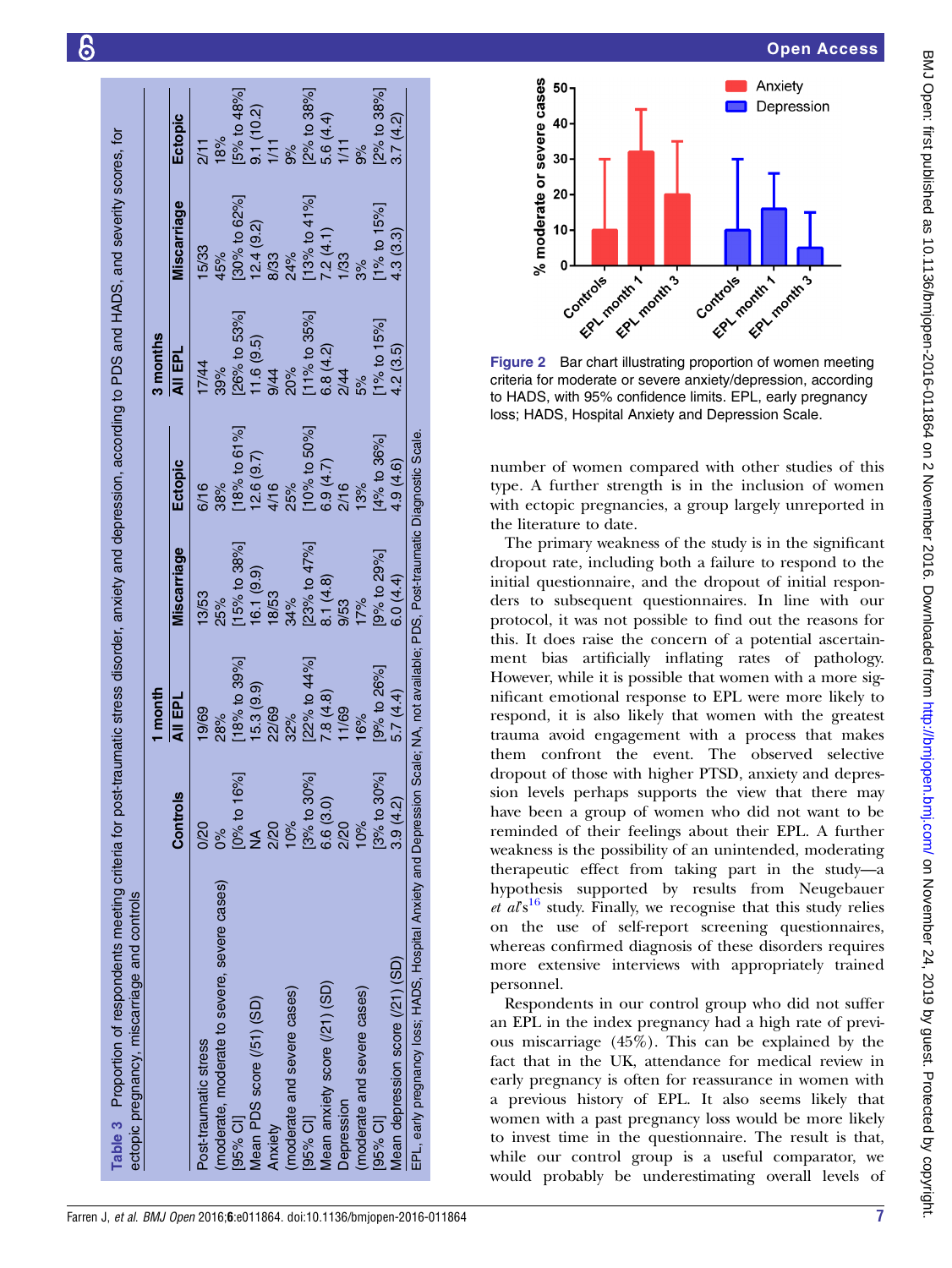distress related to EPL if we were to rely on it as a normative baseline. Our control group is also smaller than the EPL group, as a result of the recruitment methodology described, which has implications for the power of the EPL versus control group calculations.

We were surprised by the prevalence of PTSD symptoms in our study. Even in women not meeting the full criteria for PTSD, there was a significant endorsement of all symptom clusters by the majority of participants, along with impairment across social and occupational domains, and in general satisfaction. This prevalence of probable PTSD is higher than previously reported.<sup>[10](#page-8-0)</sup> However, in the paper by Engelhard and colleagues, the participants were not limited to women with losses in early pregnancy. Furthermore, the PDS was scored differently in our paper. We scored according to Foa's original recommendation—where a symptom was considered endorsed if it occurs 'once a week or less/once in a while'—whereas Engelhard required a symptom to occur '2–4 times a week/half the time'.

It is noteworthy that there is an apparent increase in probable PTSD between month 1 (28% of respondents) and month 3 (38%). This reflects the timing of the questionnaires, which were sent out 1 month after the EPL. Accordingly women may have endorsed the symptom clusters that constitute a diagnosis of PTSD, but would not at that stage have fulfilled the requirement for the symptoms to have been present for at least 1 month. We considered classifying these women as having an acute stress disorder; however, strictly speaking the PDS is not validated for this purpose. In any event the number of women who endorse the symptoms clusters for PTSD other than the duration criterion at 1 month is 41% of initial respondents, suggesting that there is no appreciable fall off in PTSD symptoms between months 1 and 3.

The observation that such a significant proportion of women suffer from symptoms of PTSD after losing a pregnancy, and that this is more common than both anxiety and depression, is potentially important. In other contexts, we know that untreated PTSD has a significant impact on quality of life, relationships, ability to work, suicide risk and physical health.<sup>[17](#page-8-0)-19</sup> PTSD also has implications for future pregnancies, including poor health behaviour, reduced gestational length and issues with infant bonding.<sup>[20](#page-8-0)–22</sup> The treatment for PTSD is specific and relies on trauma-focused cognitive–behavioural therapy or eye movement desensitisation and reprocessing. $23$  It is perhaps not surprising therefore that the outcome of a broad-brush approach of offering 'counselling' (in variable formats) to all women following miscarriage has been disappointing.<sup>[24](#page-8-0)</sup> Given the serious impact of untreated PTSD, screening women for the disorder following EPL may be a more effective use of resources. Conversely, we have shown that there are a number of women who do not suffer significant morbidity. These may not require any intervention following their loss.

There are some issues to be considered with respect to the diagnosis of PTSD using the PDS. First, the diagnostic criteria for PTSD changed slightly during the trial. In the 2013 DSM-V, the requirement for the trauma to result in fear, helplessness or horror was removed.[18](#page-8-0) All of our patients with the other features of PTSD met this criterion; thus, its removal would not change our results. In addition, a fourth symptom cluster relating to negative alterations in mood was included. The PDS does not contain questions pertaining to this cluster, and there are currently no validated screening questionnaires relating to it. In any event, although diagnostic thresholds are important to define the nature of any pathology, this change does not detract from the frequency or severity of distress we have observed. Third, there may be debate about miscarriage or ectopic pregnancy fulfilling criteria for a 'traumatic event' according to  $DSM-V$ ,<sup>18</sup> which requires either participation in a life-threatening event, including a catastrophic medical event, or observing the death or serious injury to others. Clearly, some EPLs do result in sudden, life-threatening haemorrhage or emergency surgery and may thus be classified as a catastrophic medical event. The interpretation of whether an EPL fulfils the criteria of vicarious trauma by observing death or serious injury is subjective. Some women and couples start relating to their embryo as a child as soon as they have received a positive pregnancy test, and for them losing that embryo and perhaps observing the embryo or fetus being passed during the miscarriage may be equated with the catastrophic death of a child.

Future research should be aimed at assessing the risk factors for PTSD. Based on this pilot study, we have estimated that a total of 440 women with losses would need to complete part 1 of the study to demonstrate a 20% difference in prevalence between women with assisted reproduction and those without (chosen as the least common potential risk factor of interest; power 0.80 and  $\alpha$  0.05). Accounting for rates of declined participation, withdrawal and non-response, 811 women with EPL should be recruited.

Our findings are relevant to healthcare professionals who deal with EPL. Exposure to EPL on a daily basis may lead clinicians to normalise the experience and overlook the possible profound psychological sequelae. The data presented are in the context of a pilot study; however, if our findings are supported by further large prospective studies, we believe that consideration should be given to screening all women who have suffered an EPL for PTSD. There is also a need to assess how to predict those women who are most at risk of serious psychological morbidity, in order to better direct limited resources, and to facilitate early intervention and appropriate treatment.

#### Author affiliations

<sup>1</sup>Tommy's National Centre for Miscarriage Research, Queen Charlottes and Chelsea Hospital, Imperial College, London, UK